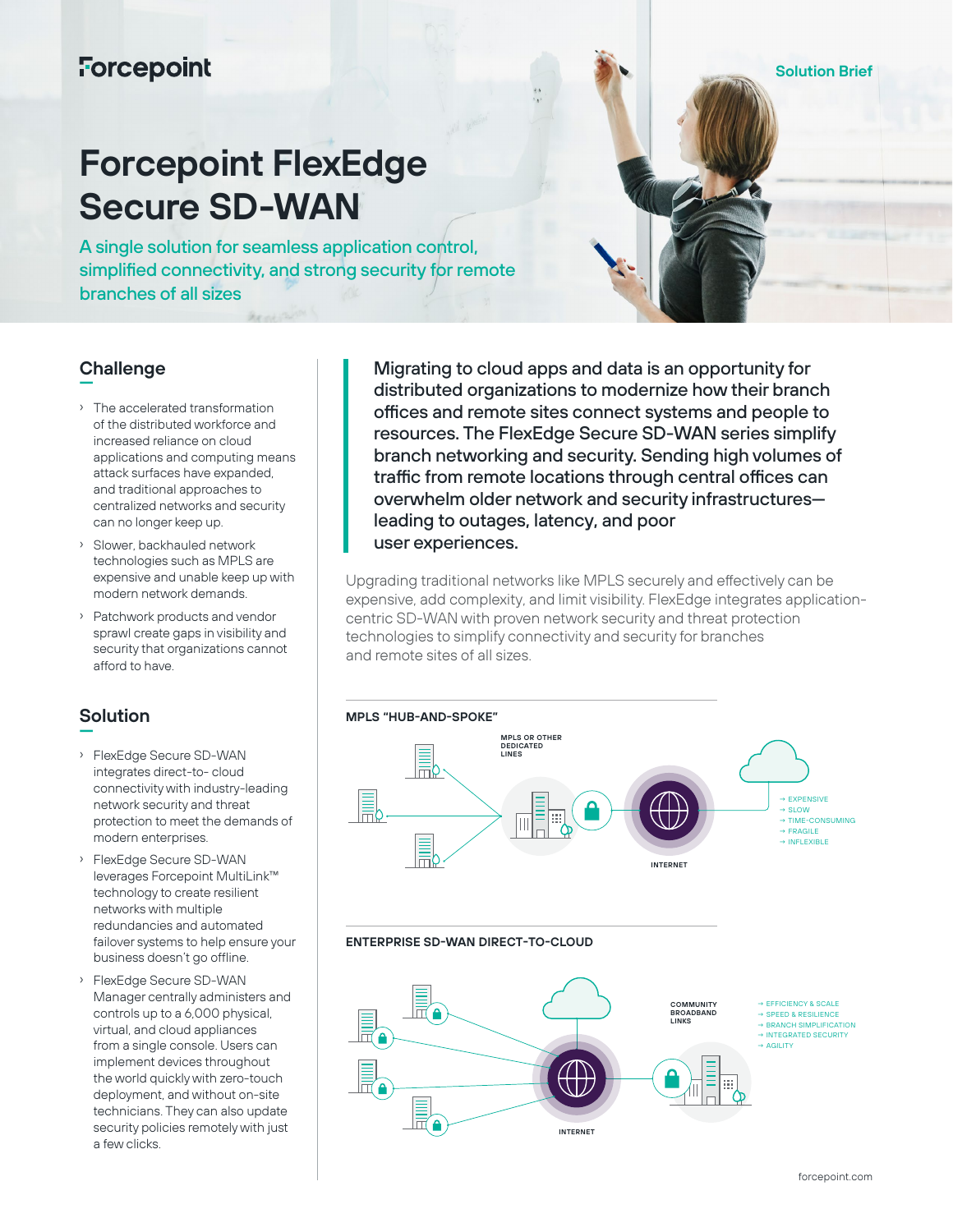#### **Outcome —**

#### › Faster Cloud Access—

- More efficient connections with automated failover protections means your employees can get their work done without being hindered, and your business can stay online, even under challenging circumstances.
- › Lower Costs—The Forcepoint integrated approach allows you to do more with less and offers a lower Total Cost of Ownership (TCO) when compared to other leading vendor solutions. See the IDC report: Quantifying the Operational and Security Results of Switching to Forcepoint.
- › Reduced Risk—In the modern era, connectivity without security puts organizations at risk of ransomware attacks and outside threats. Forcepoint offers a single, integrated solution that both connects and protects organizations while offering industry-leading security efficacy to enhance your network security posture.



## **Transforming networks with FlexEdge Secure SD-WAN**

Secure SD-WAN is a proven game changer for many organizations. Using faster, lower-cost local internet connections at remote locations, SD-WAN can:

- **Reduce network costs.** Expensive MPLS lines can be augmented or replaced with commodity internet links like DSL, cable, or fiber along with a virtual private network (VPN) software. Because Forcepoint integrates SD-WAN with multi-ISP connectivity, site-to-site Multi-Link™ VPN, and high-availability clustering with proven advanced intrusion prevention (IPS), you can replace multiple point products with a single solution and enable your teams to do more with less.
- Create a faster, more resilient architecture. In today's world, your business cannot afford to go offline. FlexEdge Secure SD-WAN can be configured with our MultiLink™ technology that helps to ensure you can maintain business continuity, even if you experience an unexpected outage or downtime.
- **Harden network security.** Centrally managed FlexEdge Secure SD-WAN offers network teams greater visibility and control with a single console that allows teams to accelerate response times. FlexEdge Secure SD-WAN Manager allows teams to create a zero- knowledge distributed architecture without adding complexity or additional cost that automatically creates and terminates connections on-demand—shrinking your attack surface and reducing costs.

## **Transforming security on top of SD-WAN**

Most SD-WAN solutions include encryption for protecting the privacy of data, but going direct-to-cloud from remote locations requires that security for networks, users, and data is enforced at either the site level or in the cloud.

- **Network security.** Access control and intrusion prevention keep attackers out and protect automated, machine-to-machine communications used by line-of- business systems and IoT devices.
- **Security Service Edge (SSE).** Real-time protection against advanced threats that lurk in web pages or content downloaded from the web, cloud apps, and internal private apps is critical. It is most commonly delivered as a secure gateway service with a Secure Access Service Edge (SASE) architecture.

FlexEdge Secure SD-WAN brings all the puzzle pieces together to create the foundation for connecting users throughout distributed environments to a SASE architecture. This enables organizations to more seamlessly connect and protect their networks, users, and data to meet the demands of the modern business and remote workforce.

"Security and risk management leaders today have a different choice for their digital business. They can move to a SASE architecture that is more agile and easier to manage, while sacrificing nothing in terms of security efficacy."

2021 Gartner,® Best Security Practices for SD-WAN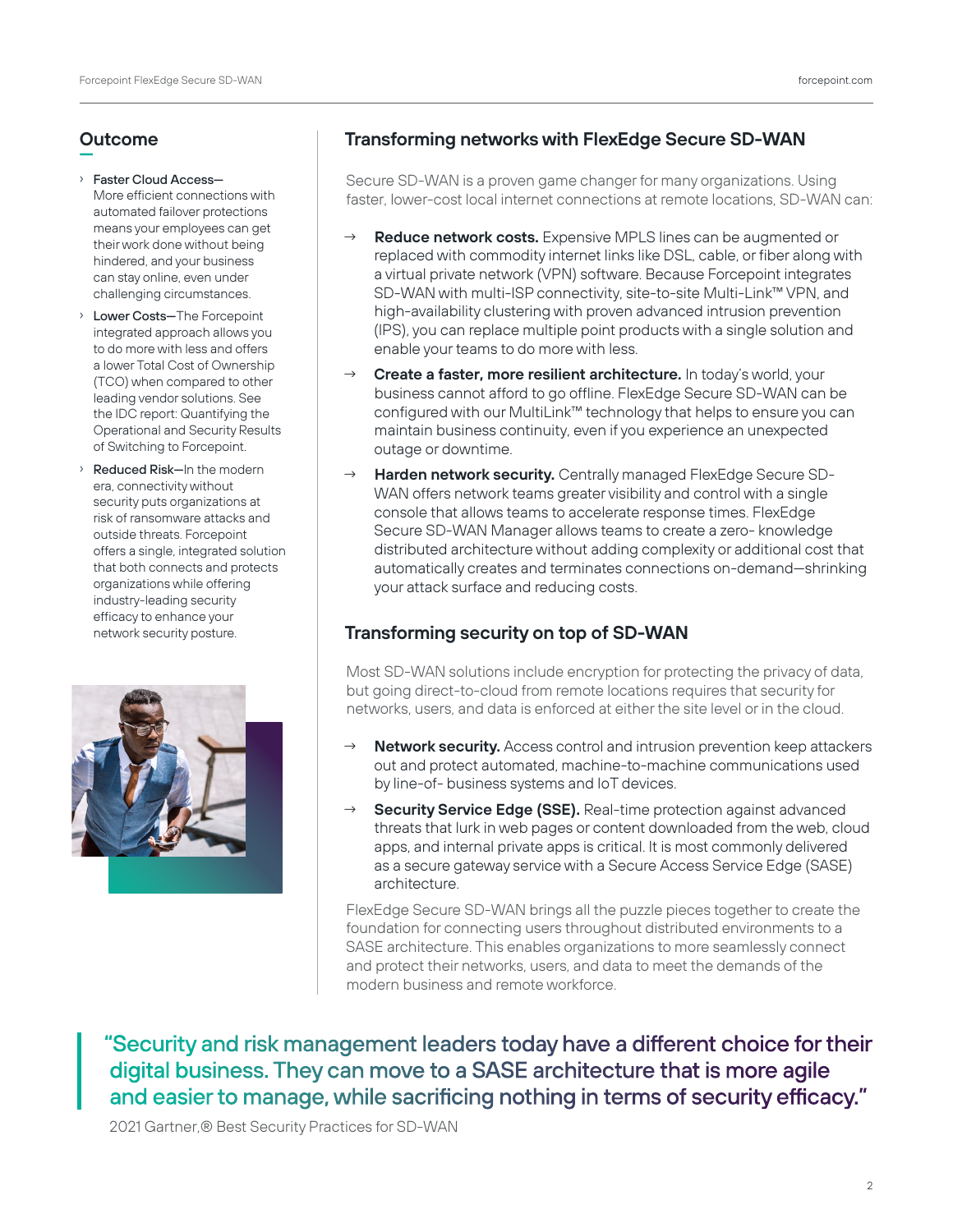## **FlexEdge Secure SD-WAN brings connectivity and security together at enterprise scale**

Distributed enterprises and government agencies around the world depend on Forcepoint to connect and protect their highly distributed offices, stores, and branches. We pioneered the centralized management of multiple network connections and built our solution with a security-first approach. Integrating enterprisegrade IPS, our FlexEdge Secure SD- WAN solution allows teams to improve operational efficiency without sacrificing security or functionality.

#### **Easy to deploy, easy to manage**

FlexEdge Secure SD-WAN is designed for easy, rapid deployment through three methods: zero-touch with a simple download, plug-and-play through the use of a USB, or through an API-based configuration.

#### **Zero Trust architecture**

Our FlexEdge Secure SD-WAN solution is designed with granular, Zero Trust access controls for on- and off-network users. It also leverages endpoint executable enforcement and machine authentication using Forcepoint Endpoint Context Agent (F1E). From the network to the endpoint, FlexEdge Secure SD-WAN enables your teams to not only connect, but to protect critical assets and infrastructure.

"Using a single vendor with a fully integrated SASE solution offers operational advantage, while a best-of-breed provider requires more time and skills to integrate and manage."

 GARTNER, Best Security Practices for SD-WAN 2021

## **Why organizations around the world choose Forcepoint for transforming to a flexible, hybrid infrastructure**

Enterprises and government agencies around the world choose Forcepoint because we help them achieve better operational outcomes:

#### **Better resiliency**

- $\rightarrow$  Multiple redundancies and automated failover to prevent unplanned outages or downtime
- High availability with active/active standby firewall clustering for up to 16 nodes
- Server load balancing, link aggregation, and link failure detection

#### **More flexibility**

- $\rightarrow$  Deploy our Secure SD-WAN with a simple download, a USB drive, or through API-based configuration.
- Leverage innovative integrations to extend your infrastructure and maximize your overall network investment.

#### **Lower costs**

- $\rightarrow$  Consolidate multiple vendors and point products into a single network solution to lower TCO.
- → Zero-downtime updates of policies and application configuration
- Expedite deployments and incident response times.

#### **Reduce risk**

- Automatically create and terminate connections on- demand to shrink your attack surface with FlexEdge Secure SD-WAN Manager.
- Streamline compliance efforts through templates and policies with the option for automatic enforcement from network to endpoint.
- Have confidence that FlexEdge Secure SD-WAN is rigorously tested to meet industry and government certification requirements (FIPS 140-2, Common Criteria, DoDIN APL, IPv6 and more).